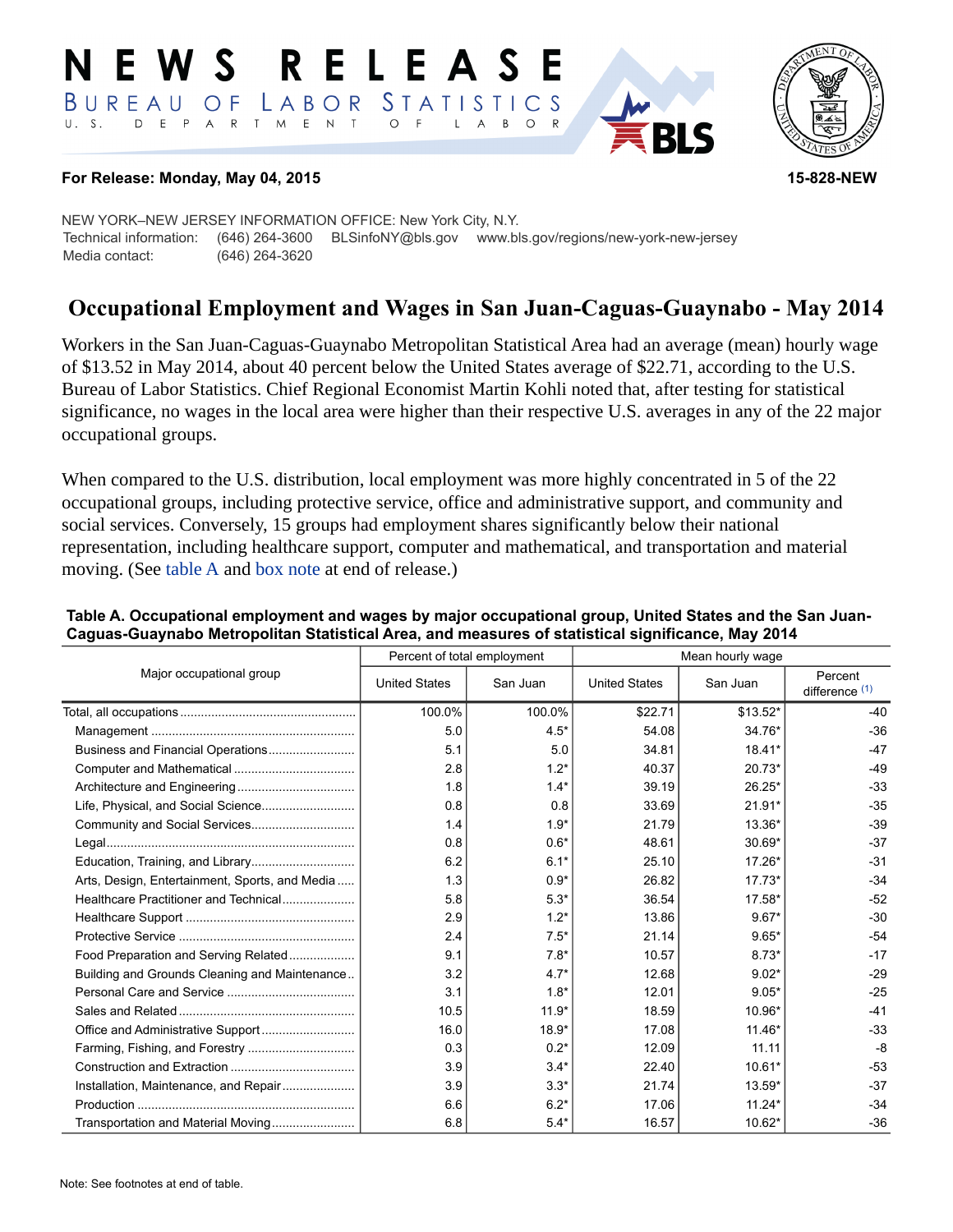Footnotes:

<span id="page-1-1"></span>(1) A positive percent difference measures how much the mean wage in San Juan is above the national mean wage, while a negative difference reflects a lower wage.

\* The percent share of employment or mean hourly wage for this area is significantly different from the national average of all areas at the 90-percent confidence level.

One occupational group—community and social service—was chosen to illustrate the diversity of data available for any of the 22 major occupational categories. San Juan-Caguas-Guaynabo had 13,260 jobs in community and social service, accounting for 1.9 percent of local area employment, significantly higher than the 1.4-percent U.S. share. The average hourly wage for this occupational group locally was \$13.36, significantly below the U.S. wage of \$21.79.

Some of the largest detailed occupations within the community and social service group included social and human service assistants (5,000); child, family, and school social workers (2,660); and educational, guidance, school, and vocational counselors (810). Among the higher paying jobs were clergy and educational, guidance, school, and vocational counselors, with mean hourly wages of \$16.77 and \$16.20, respectively. At the lower end of the wage scale were social and human service assistants (\$10.99) and mental health and substance abuse social workers (\$12.55). (Detailed occupational data for community and social service are presented in table 1; for a complete listing of detailed occupations available go to [www.bls.gov/oes/2014/may/](https://www.bls.gov/oes/2014/may/oes_41980.htm) [oes\\_41980.htm](https://www.bls.gov/oes/2014/may/oes_41980.htm) .)

Location quotients allow us to explore the occupational make-up of a metropolitan area by comparing the composition of jobs in an area relative to the U.S. average. (See table 1.) For example, a location quotient of 2.0 indicates that an occupation accounts for twice the share of employment in the area than it does in the U.S. In the San Juan-Caguas-Guaynabo Metropolitan Statistical Area, above-average concentrations of employment were found in many of the occupations within the community and social service group. For instance, social and human service assistants were employed at 2.7 times the U.S. rate in San Juan, and child, family, and school social workers, at 1.8 times the U.S. average. On the other hand, probation officers and correctional treatment specialists had a location quotient of 1.3 in San Juan, indicating that this particular occupation's local and U.S. employment shares were similar.

These statistics are from the Occupational Employment Statistics (OES) survey, a federal-state cooperative program between BLS and State Workforce Agencies, in this case, the Puerto Rico Department of Labor and Human Resources.

### **Note**

<span id="page-1-0"></span>A value that is statistically different from another does not necessarily mean that the difference has economic or practical significance. Statistical significance is concerned with the ability to make confident statements about a universe based on a sample. It is entirely possible that a large difference between two values is not significantly different statistically, while a small difference is, since both the size and heterogeneity of the sample affect the relative error of the data being tested.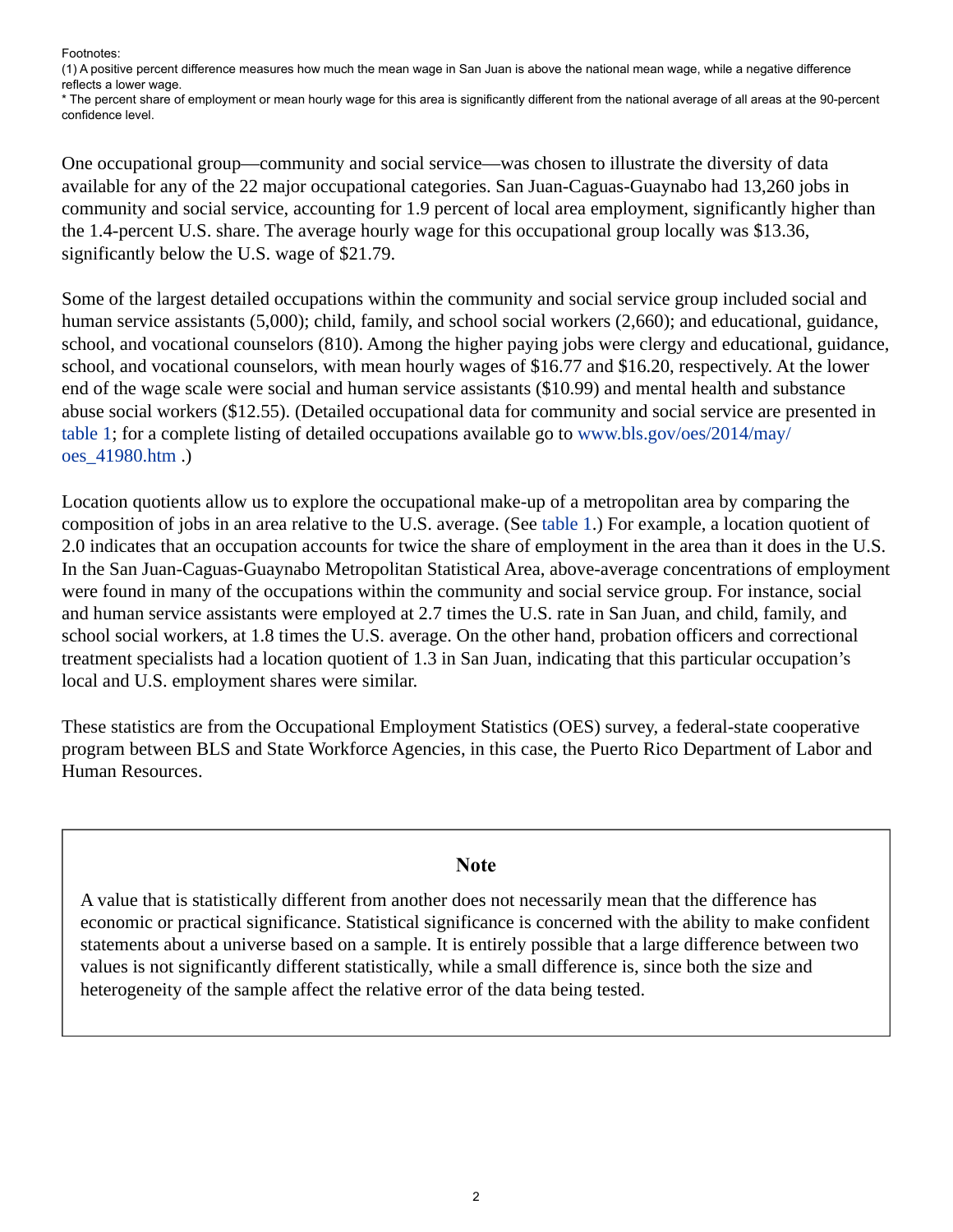## **Technical Note**

The Occupational Employment Statistics (OES) survey is a semiannual mail survey measuring occupational employment and wage rates for wage and salary workers in nonfarm establishments in the United States. Guam, Puerto Rico, and the Virgin Islands are also surveyed, but their data are not included in the national estimates. OES estimates are constructed from a sample of about 1.2 million establishments. Forms are mailed to approximately 200,000 sampled establishments in May and November each year. May 2014 estimates are based on responses from six semiannual panels collected over a 3-year period: May 2014, November 2013, May 2013, November 2012, May 2012, and November 2011. The overall national response rate for the six panels is 74.3 percent based on establishments and 70.5 percent based on weighted sampled employment. The unweighted employment of sampled establishments across all six semiannual panels represents approximately 57.1 percent of total national employment. (Response rates are slightly lower for these estimates due to the federal shutdown in October 2013.) The sample in the San Juan-Caguas-Guaynabo Metropolitan Statistical Area included 4,013 establishments with a response rate of 85 percent. For more information about OES concepts and methodology, go to [www.bls.gov/news.release/ocwage.tn.htm](https://www.bls.gov/news.release/ocwage.tn.htm).

The OES survey provides estimates of employment and hourly and annual wages for wage and salary workers in 22 major occupational groups and 821 detailed occupations for the nation, states, metropolitan statistical areas, metropolitan divisions, and nonmetropolitan areas. In addition, employment and wage estimates for 94 minor groups and 458 broad occupations are available in the national data. OES data by state and metropolitan/nonmetropolitan area are available from [www.bls.gov/oes/current/oessrcst.htm](https://www.bls.gov/oes/current/oessrcst.htm) and [www.bls.gov/](https://www.bls.gov/oes/current/oessrcma.htm) [oes/current/oessrcma.htm,](https://www.bls.gov/oes/current/oessrcma.htm) respectively.

The May 2014 OES estimates are based on the 2010 Standard Occupational Classification (SOC) system and the 2012 North American Industry Classification System (NAICS). Information about the 2010 SOC is available on the BLS website at [www.bls.gov/soc](https://www.bls.gov/soc) and information about the 2012 NAICS is available at [www.bls.gov/bls/naics.htm.](https://www.bls.gov/bls/naics.htm)

## **Area definitions**

The substate area data published in this release reflect the standards and definitions established by the U.S. Office of Management and Budget.

The **San Juan-Caguas-Guaynabo, P.R. Metropolitan Statistical Area** includes Aguas Buenas Municipio, Aibonito Municipio, Arecibo Municipio, Barceloneta Municipio, Barranquitas Municipio, Bayamón Municipio, Caguas Municipio, Camuy Municipio, Canóvanas Municipio, Carolina Municipio, Cataño Municipio, Cayey Municipio, Ciales Municipio, Cidra Municipio, Comerío Municipio, Corozal Municipio, Dorado Municipio, Florida Municipio, Guaynabo Municipio, Gurabo Municipio, Hatillo Municipio, Humacao Municipio, Juncos Municipio, Las Piedras Municipio, Loíza Municipio, Manatí Municipio, Maunabo Municipio, Morovis Municipio, Naguabo Municipio, Naranjito Municipio, Orocovis Municipio, Quebradillas Municipio, Río Grande Municipio, San Juan Municipio, San Lorenzo Municipio, Toa Alta Municipio, Toa Baja Municipio, Trujillo Alto Municipio, Vega Alta Municipio, Vega Baja Municipio, Yabucoa Municipio.

## **Additional information**

OES data are available on our regional web page at [www.bls.gov/regions/new-york-new-jersey](https://www.bls.gov/regions/new-york-new-jersey). Answers to frequently asked questions about the OES data are available at [www.bls.gov/oes/oes\\_ques.htm](https://www.bls.gov/oes/oes_ques.htm). Detailed technical information about the OES survey is available in our Survey Methods and Reliability Statement on the BLS website at [www.bls.gov/oes/2014/may/methods\\_statement.pdf](https://www.bls.gov/oes/2014/may/methods_statement.pdf).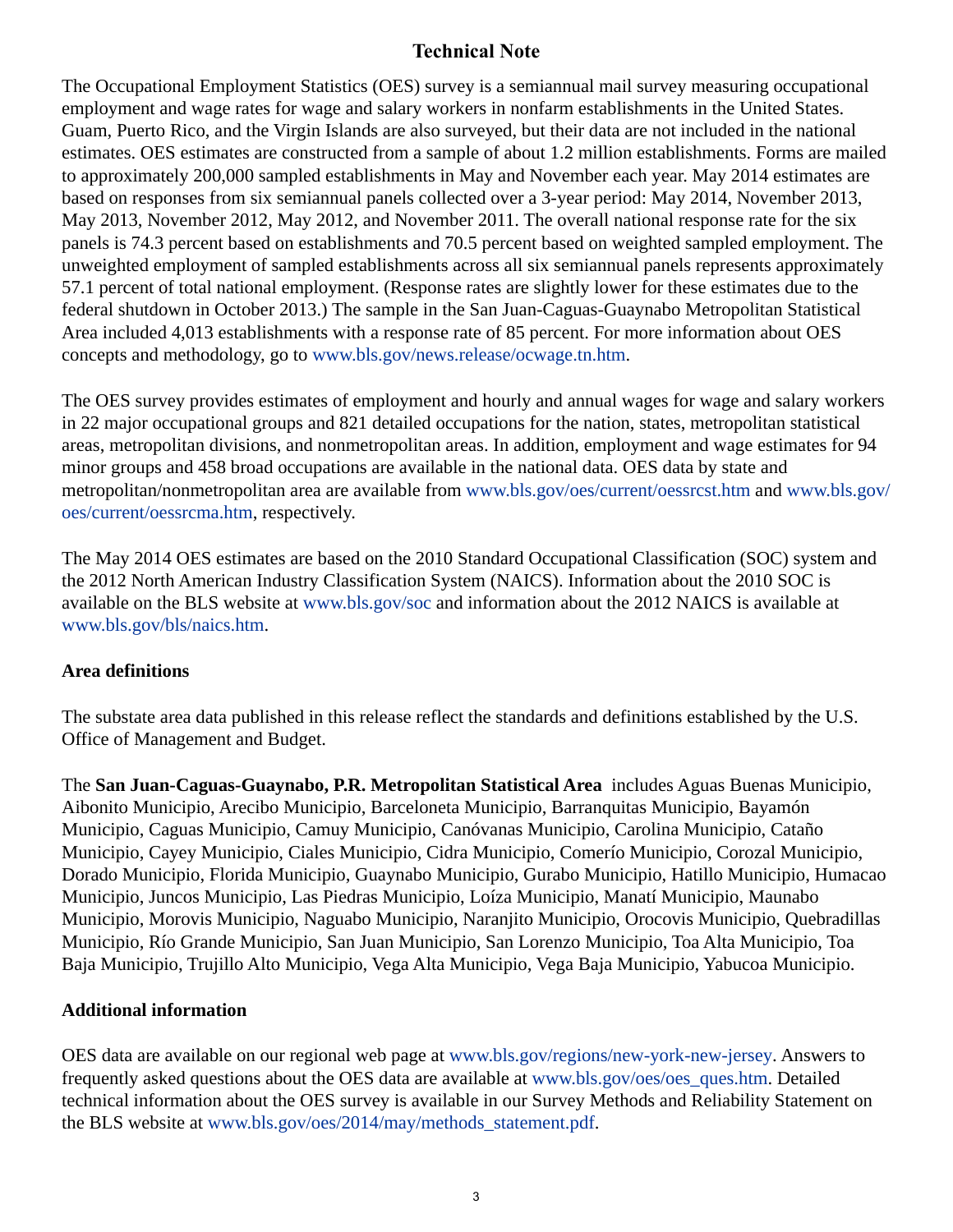Information in this release will be made available to sensory impaired individuals upon request . Voice phone: 202-691-5200; Federal Relay Service: 800-877-8339.